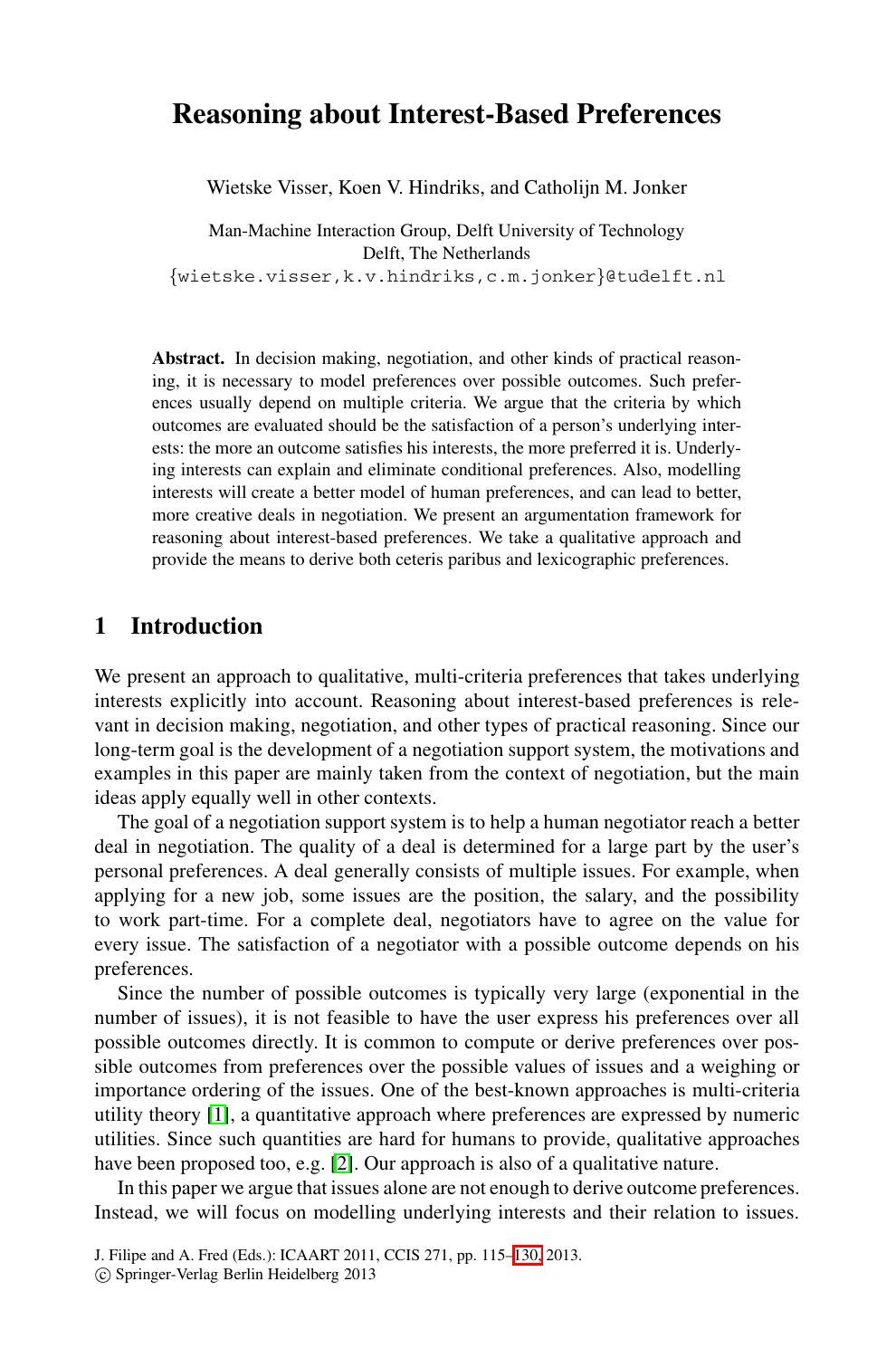There are several reasons for taking interests into account. First, underlying interests can explain and eliminate conditional preferences. Consid[er](#page-14-1) [th](#page-14-2)e following example. If it rains, I prefer to take my umbrella, but if it doesn't, I prefer not to take it. This is a conditional preference; my preference over taking my umbrella depends on the circumstance of rain. Underlying interests can explain such conditional preferences: I prefer to take my umbrella when it rains because I do not want to get wet, and I prefer not to take it when it's dry because I don't want to carry things unnecessarily. If we take such interests as criteria on which to base preference, we can eliminate conditional preferences entirely. We will get back to this in more detail later. Second, interest-based negotiation is said to lead to better outcomes than position-based negotiation [3,4]. By understanding one's own and the other party's reasons behind a position and discussing these interests, people are more likely to find more creative options in a negotiation and by that reach a mutually acceptable agreement more easily. A well-known example is that of the two sisters negotiating about the division of an orange. They both want the orange, and end up splitting it in half. Had they known each other's underlying interests, they would have reached a better deal: one sister only needed the peel to make a cake and would gladly have let the other sister have all of the flesh for her juice. Third, thinking about underlying interests is a very natural, human thing to do. Interests are what really matters to people, they are what drive them in their decisions and opinions. Taking underlying interests explicitly into account will result in a better model of human preferences. Such a model is also suited for explanation of the reasoning and advice of a support system.

<span id="page-1-0"></span>This last point brings us t[o t](#page-1-0)he motivation for using argumentation to reason about interest-based preferences. Reasoning by means of argu[m](#page-2-0)ents is a very human type of reasoning. People often base their decisions on (mental) lists of arguments in favour of and against certain decisions. Therefore argumenta[tio](#page-3-0)n is suitable for explanation of a system's reasoning to a human user. Another advantage of argumentation is that it is a kind of defeasibl[e r](#page-8-0)easoning. It is a[ble](#page-13-0) to reason with incomplete, uncertain and contradictory information. Finally, argumentation can be used to (try to) persuade the opponent during negotiation (but this is outside the scope of this paper).

The paper is organised as follows. In Section 2 we introduce and discuss the most important concepts that we will use throughout the paper. Then, in Section 3, we give an overview of existing approaches to preferences and underlying interests. We give some more details about qualitative multi-criteria preferences in Section 4. In Section 5 we motivate the explicit modelling of underlying interests, illustrated with examples. Our own approach is presented in Section 6. Finally, Section 7 concludes the paper.

## **2 Concepts**

Before we go on, we will clarify some important concepts that we will use. In negotiation, *issues* are the matters which are under negotiation. An issue is a concrete, negotiable aspect such as monthly salary or number of holidays. Every issue has a set or range of possible values. The value of an issue in a given instance can be objectively determined (e.g.  $\in$ 2400, 30 days). Issues and their possible values typically depend on the domain. Besides the issues under negotiation, there may be other properties of a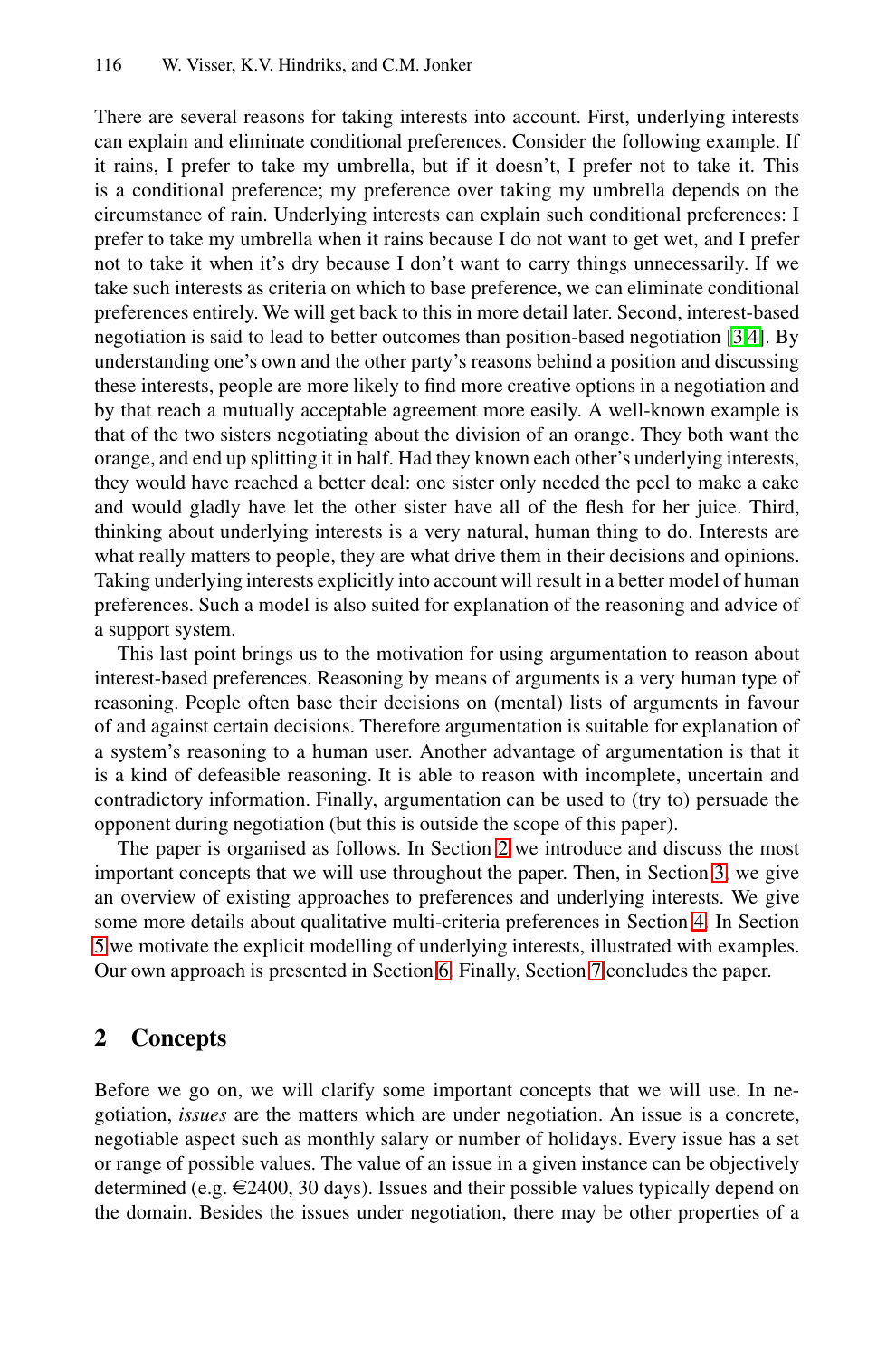deal that influence preferences. For example, the location of the company that you are applying to work for can be very important, because it determines the duration of your daily commute, but it is hardly negotiable. Still, such properties are important in negotiation. If, for example, you already got an offer from another company near your home, you will only consider offers that are better taking the location into account.

A *possible outcome* or possible deal has a specified value for every issue. All bids made during a negotiation are possible outcomes. For example, a possible outcome could be a job contract for the position of programmer, with a salary of  $\epsilon$  3000 gross per month, with 25 holidays, for the duration of one year with the possibility of extension. Any other assignment to the issues would constitute a different outcome. It is the user's preferences over such possible outcomes that we are interested in.

<span id="page-2-0"></span>With *criteria* we mean the features on which a preference between outcomes is based. It is common to base preferences directly on the negotiated issues; in that case the issues are the criteria. In this paper we argue that not issues, but underlying interests should be used as criteria.

Many terms are used for what we consider to be *underlying interests*, such as fundamental objectives, values, concerns, goals and desires. In our view, an interest can be any kind of motivation that leads to a preference. Essentially, a preference depends on how well your interests are met in the outcomes to be compared. The degree to which interests are met is influenced by the issues, but there is not necessarily a oneto-one relation between issues and interests. For example, an applicant with childcare responsibilities will have the interest that the children are taken care of after school. This interest can be met by various different issues, for example part-time work, the possibility to work from home, a salary that will cover childcare expenses, etc. One issue may also contribut[e to](#page-14-2) multiple interests. Many issues that deal with money do so, because the interests different people have for using the money will be diverse.

## **3 Related Work**

Existing literature about preferences is abundant and very diverse. In this section we [b](#page-14-3)[rie](#page-15-1)fly discuss the approaches that are most closely related to our interests.

*Interest-based negotiation* is discussed in [4]. However, this approach has a particular vie[w](#page-14-4) on negotiation as an allocation of indivisible and non-sharable resources. The resources are needed to carry out plans to reach certain goals. Even though the goals can be seen as underlying interests, it is hard to model e.g. negotiation about a job contract as an allocation of resources. Salary might be an allocation of money, but other issues, like position or start date, cannot be translated as easily into resources.

Argumentation about preferences has been studied extensively in the context of *decision making* [5,6,7,8]. The aim of decision making is to choose an action to perform. The quality of an action is determined by how well its consequences satisfy certain criteria. For example, [5] present an approach in which arguments of various strengths in favour of and against a decision are compared. However, it is a two-step process in which argumentation is used only for epistemic reasoning. In our approach, we combine reasoning about preferences and knowledge in a single argumentation framework.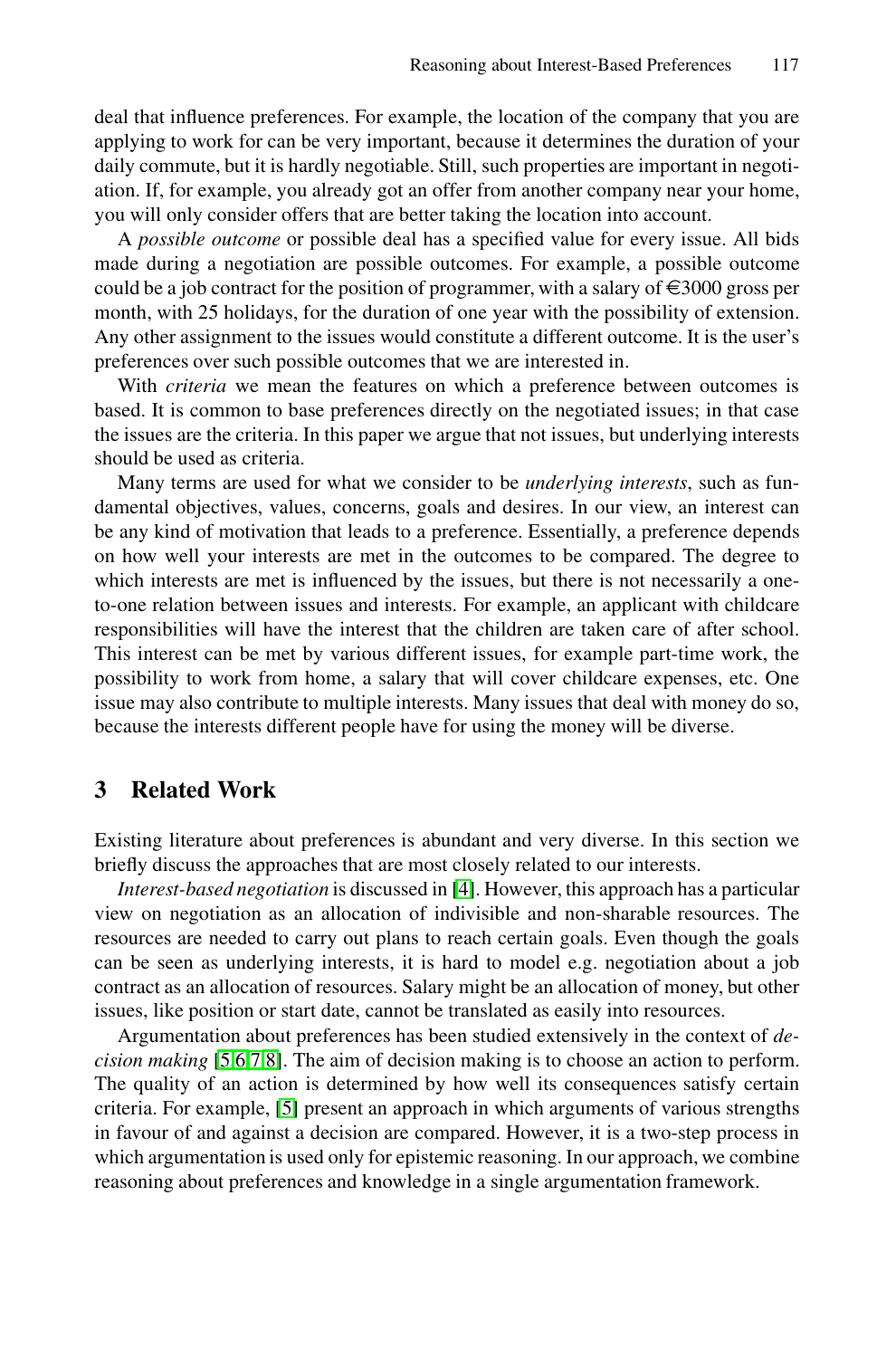Within the context of argumentation, an approach that is related to underlying interests is *value-based argumentation* [9,10]. Values are used in the sense of 'fundamental social or personal goods that are desirable in themselves' [10], and are used as the basis for persuasive argument in practical reasoning. I[n va](#page-15-2)lue-based argumentation, arguments are associated with values that they promote. Values are ordered according to importance to a particular audience. An argument only defeats another argument if it attacks it and the value promoted by the attacked argument is not more important than the value promoted by the attacker. We will illustrate this with a little example. Consider two job offers *a* and *b*. *a* offers a higher salary, but *b* offers a better position. We can construct two mutually attacking preference arguments, *A*: 'I prefer job offer *a* over job offer *b* because it has a higher salar[y',](#page-15-3) and *B*: 'I prefer job offer *b* over job offer *a* because it has a better position'. In Dung-style argumentation frameworks [11], there is no way to choose between two mutually attacking arguments (unless one is defended and the other is not). In value-based argumentation, we could say that preferring *a* over *b* promotes the value of wealth (*w*), and preferring *b* over *a* promotes the value of status (*s*), and e.g. wealth is considered more important than status. In this case *A* defeats *B*, but not the other way around.

<span id="page-3-0"></span>In this framework, every argument is associated with only one value, while in many cases there are multiple values or interests at stake. [12] define so-called *valuespecification argumentation frameworks*, in which arguments can support multiple values, and preference statements about values can be given. [How](#page-15-4)ever, the preference between arguments is not derived from the preference between the values promoted by the arguments. Besides, there is no guarantee that a value-specification argumentation framework is consistent, i.e., some sets of preference statements do not correspond to a preference ordering on arguments.

In value-based argumentation, we cannot argue about what values are promoted by the arguments or the ordering of values; this mapping and ordering are supposed to be given. But these might well be the conclusion of reasoning, and might be defeasible. Therefore, it would be natural to include this information at the object level. [13] describe some argument schemes regarding the influence of certain perspectives on values. However, for the aggregation of multiple values, they assume a given order on sets of values, whereas we want to derive such an order from an order on individual values.

### **4 Qualitative Multi-criteria [Pre](#page-15-5)feren[ces](#page-15-6)**

Regardless of whether we take [issu](#page-15-7)es or interests as criteria, we need to be able to model multiple criteria. In any realistic setting, preferences are determined by multiple criteria and the interplay between them. Therefore we shortly introduce two well-known approaches to multi-criteria preferences which we will use in our framework.

One approach is *ceteris paribus* ('all else being equal') comparison. One outcome is preferred to another ceteris paribus, if it is better on some criteria and the same on all other criteria. This approach has been widely used since [14]. Also [15] derive preferences from sets of goals in a ceteris paribus way. In [16], ceteris paribus comparison is combined with conditional preferences in a graphical preference language called CPnets. The preference order resulting from ceteris paribus comparison is not complete; an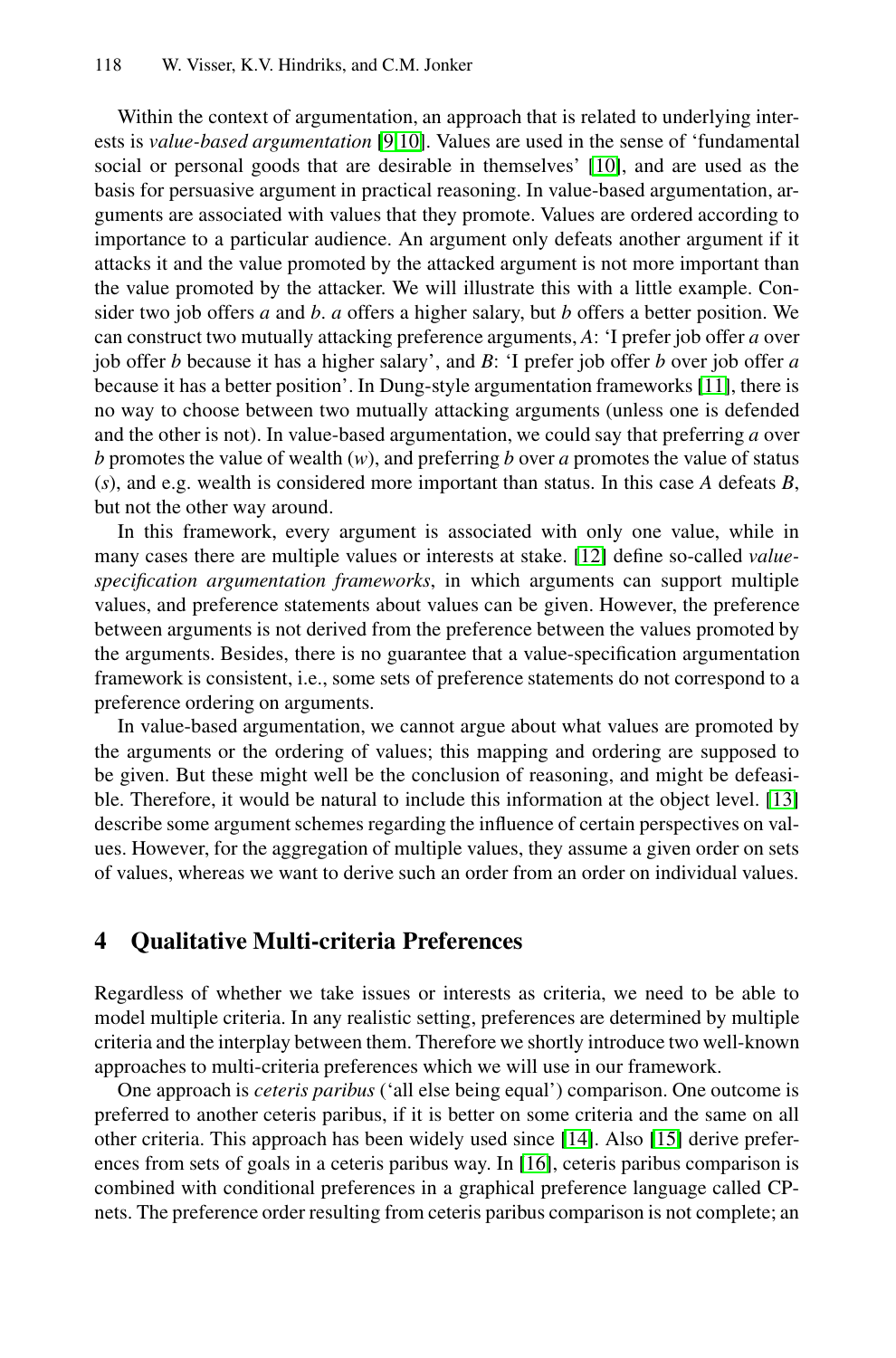|                         | a. Issues |                      |       |                  | <b>b.</b> Interests |  |        |  |
|-------------------------|-----------|----------------------|-------|------------------|---------------------|--|--------|--|
|                         | high      | high                 | full- |                  |                     |  | family |  |
|                         |           | salary position time |       |                  | wealth status       |  | time   |  |
| $\overline{a}$          |           |                      |       | a                |                     |  |        |  |
| b                       |           |                      |       | h                |                     |  |        |  |
| $\mathcal{C}_{0}^{(n)}$ |           |                      |       | $\mathcal{C}$    |                     |  |        |  |
| d                       |           |                      |       | d                |                     |  |        |  |
| $\ell$                  |           |                      |       | $\boldsymbol{e}$ |                     |  |        |  |
| f                       |           |                      |       |                  |                     |  |        |  |
| g                       |           |                      |       | g                |                     |  |        |  |
| h                       |           |                      |       | h                |                     |  |        |  |

<span id="page-4-0"></span>**Table 1.** Satisfaction of issues and interests

outcome satisfying criterion *G* but not *H* cannot be compared to an outcome satisfying *H* but not *G*.

Another well-known approach is the *lexicographic* preference ordering (see e.g. [2], where it is denoted #). Here, preferences over outcomes are based on a set of relevant criteria, which are ranked according to their importance. The importance ranking of criteria is defined by a total preorder  $\succeq$ , which yields a stratification of the set of criteria into importance levels. Each importance level consists of criteria that are equally important. The lexicographic preference ordering first considers the highest importance level. If some outcome satisfies more criteria on that level than another, then the first is preferred over the second. If two outcomes satisfy the same number of criteria on this level, the next importance level is considered, and so on. Two outcomes are equally preferred if they satisfy the same number of criteria on every level.

We use a slightly more abstract definition of preference that covers both ceteris paribus and lexicographic preferences. Let  $C$  be a set of binary criteria, ordered according to importance by a preorder  $\succeq$  . If  $P \succeq Q$  and not  $Q \succeq P$ , we say that  $P$  is strictly more important than Q and write  $P \succ Q$ . If  $P \succeq Q$  and  $Q \succeq P$ , we say that P is equally important as Q and write  $P \approx Q$ . C can be divided into equivalence classes induced by ≈, which we call importance levels. An importance level *L* is said to be more important than  $L'$  iff the criteria in  $L$  are more important than the criteria in  $L'$ . Let  $O$  be a set of outcomes, and *sat* a function that maps outcomes  $a \in \mathcal{O}$  to sets of criteria  $\mathcal{C}_a \in 2^{\mathcal{C}}$ . If  $P \in sat(a)$ , we say that *a* satisfies *P*.

**Definition 1. (Preference).** An outcome *a* is *strictly preferred* to another outcome *b* if it satisfies more criteria on some importance level *L*, and for any importance level *L* on which *b* satisfies more criteria than *a*, there is a more important level on which *a* satisfies more criteria than *b*. An outcome *a* is *equally preferred* as another outcome *b* if both satisfy the same number of criteria on every importance level.

The least specific importance order possible is the identity relation, in which case the importance levels are all singletons and no importance level is more important than any other. In this case, the preference definition is equivalent to ceteris paribus preference (if *a* is preferred to *b* ceteris paribus, there are no criteria that *b* satisfies but *a* does not). If the importance order is a total preorder, the definition is equivalent to lexicographic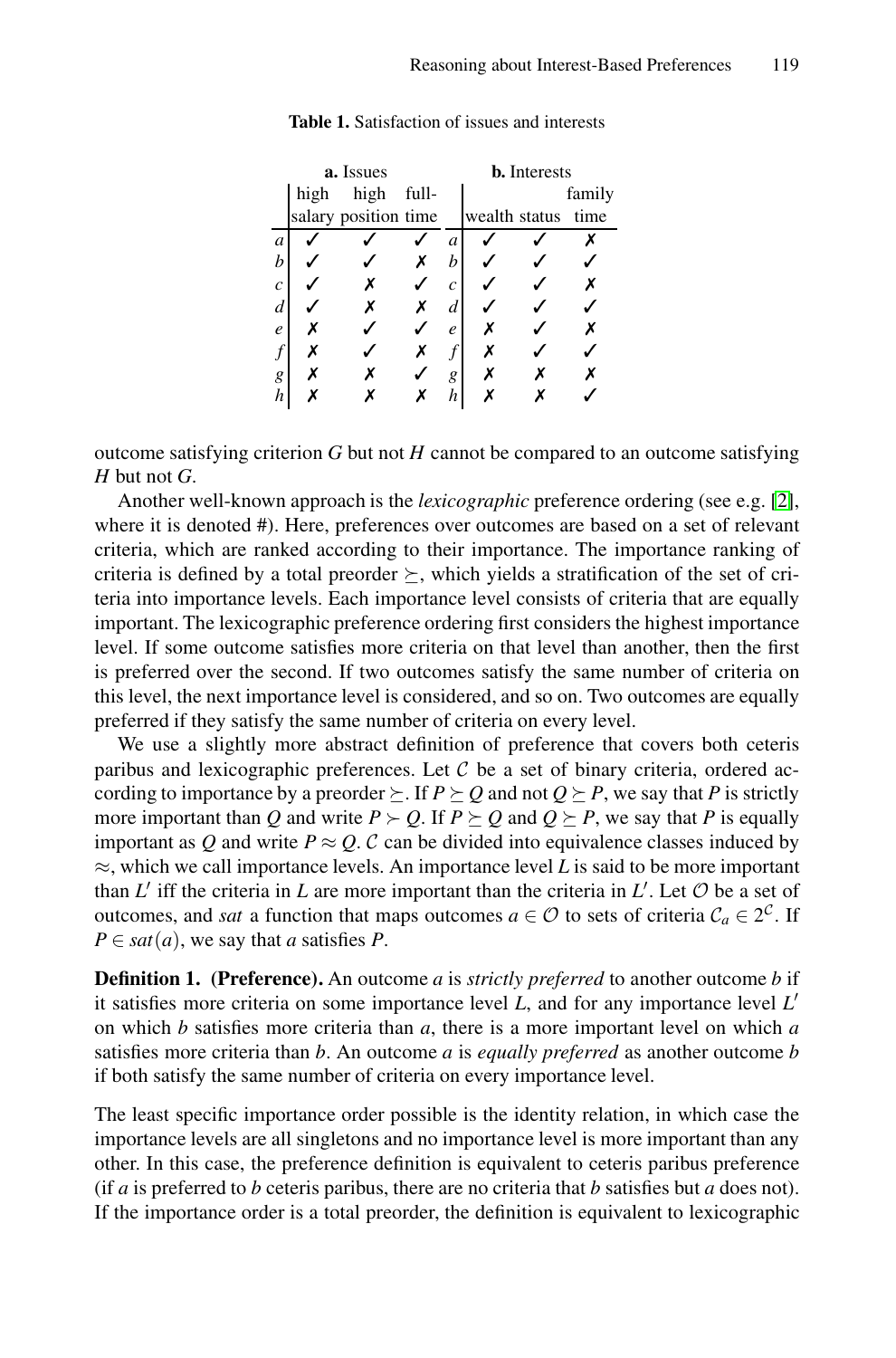<span id="page-5-0"></span>

**Fig. 1.** Ceteris paribus preference orderings (arrows point towards more preferred outcomes)

preference. In general, the more information about the relative importance of interests is known, the more preferences can be derived. We note that lexicographic preferences subsume ceteris paribus preferences in the sense that if one outcome is preferred to another ceteris paribus, it is also preferred lexicographically, regardless of the importance ordering on criteria.

## **5 Modelling Interests**

We will [illu](#page-4-0)strate the ideas presented in this paper by means of an example. Mark has applied for a job at a company called Jones. After the first interview, they are ready to discuss the terms of employment. There are three issues on the table: the salary, the position, and whether the job is full-time or part-time. All possible outcomes are listed in Table 1a. After some thought, Mark has determined that the interests that are at stake for him are wealth, status, and time with his family. A high position will give status. A high salary will provide both wealth and status. A part-time job will give him time to spend with his family. Table 1b shows which interests each of the outcomes satisfies.

All information is encoded in a knowledge base, which consists of three parts.

• *Facts* about the properties of the outcomes to be compared. When comparing offers in negotiation, these may be the values for each issue, or any other relevant properties. Facts are supposed to be objectively determined.

• A set of *interests* of a negotiator. Underlying interests are personal and subjective, although they can sometimes be assumed by default. Interests may vary according to importance. If no importance ordering is given, the ceteris paribus principle can be used to derive preferences. The more information about the relative importance of interests is known, the more preferences can be derived. If there is a total preorder of interests according to importance, a complete preference ordering over possible outcomes can be derived using the lexicographic principle.

• *Rules* relating issues and other outcome properties to interests. These rules can be very subjective, e.g. some people consider themselves very wealthy if they earn  $\epsilon$ 3000 gross salary per month, while for others this may be a pittance. Even so, there can still be default rules that apply in general, e.g. that a high salary promotes wealth for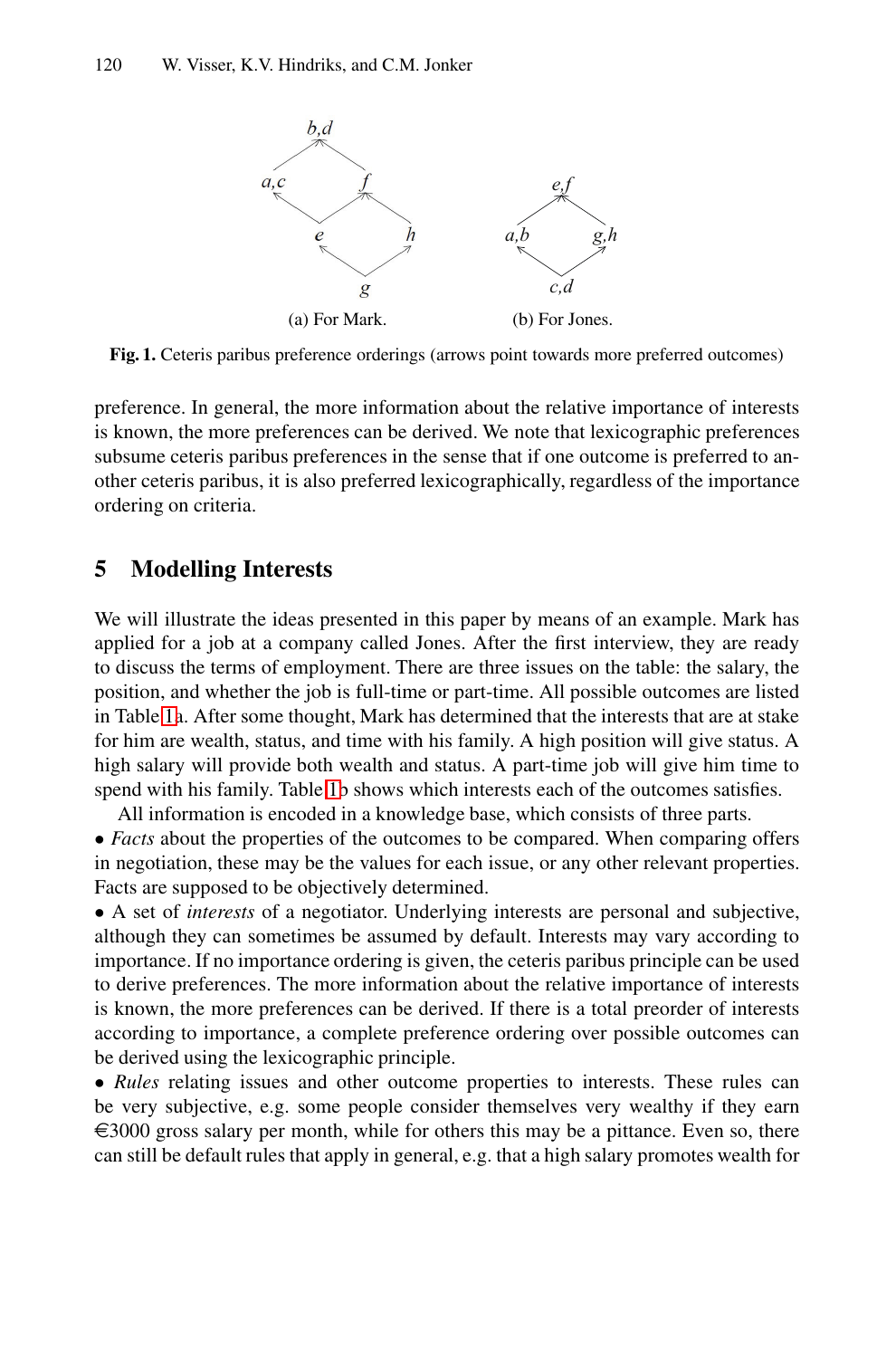

<span id="page-6-0"></span>**Table 2.** Outcomes in the evening dress example

<span id="page-6-1"></span>(a) Preference graph induced by (b.) Ceteris paribus ordering with (c) Ceteris paribus ordering with CP-net. interests. interests, good combination most important.

**Fig. 2.** Preference orderings (arrows point towards more preferred outcomes)

the employee. The relation between issues and interests does not have to be one-toone. There may be multiple issues that can s[ati](#page-4-0)sfy an interest, some issues may satisfy multiple interests at once, or a combination of issues may be needed to fulfill an interest. As is common in defeasible reasoning, there may be exceptio[ns t](#page-5-0)o rules. For example, one might say that a high position ensures status in general, but this effect is cancelled out if the job is badly paid.

With the inference scheme of defeasible modus ponens (see scheme 1 in Table 4), arguments can be constructed that derive statements about what interests are satisfied by possible outcomes, based on their issue values and the rules relating issues to interests. The conclusions from these arguments are summarized in Table 1b. If we compare the possible outcomes ceteris paribus, we can construct a partial preference order for Mark, with *b* and *d* being the most preferred options, and *g* the least preferred (see Figure 1a). This preference order is not complete. To determine Mark's preference between *a* and *c* on the one hand and *f* on the other hand, we need to know whether wealth or family time is more important to him. If wealth is more important, Mark will prefer *a* or *c*.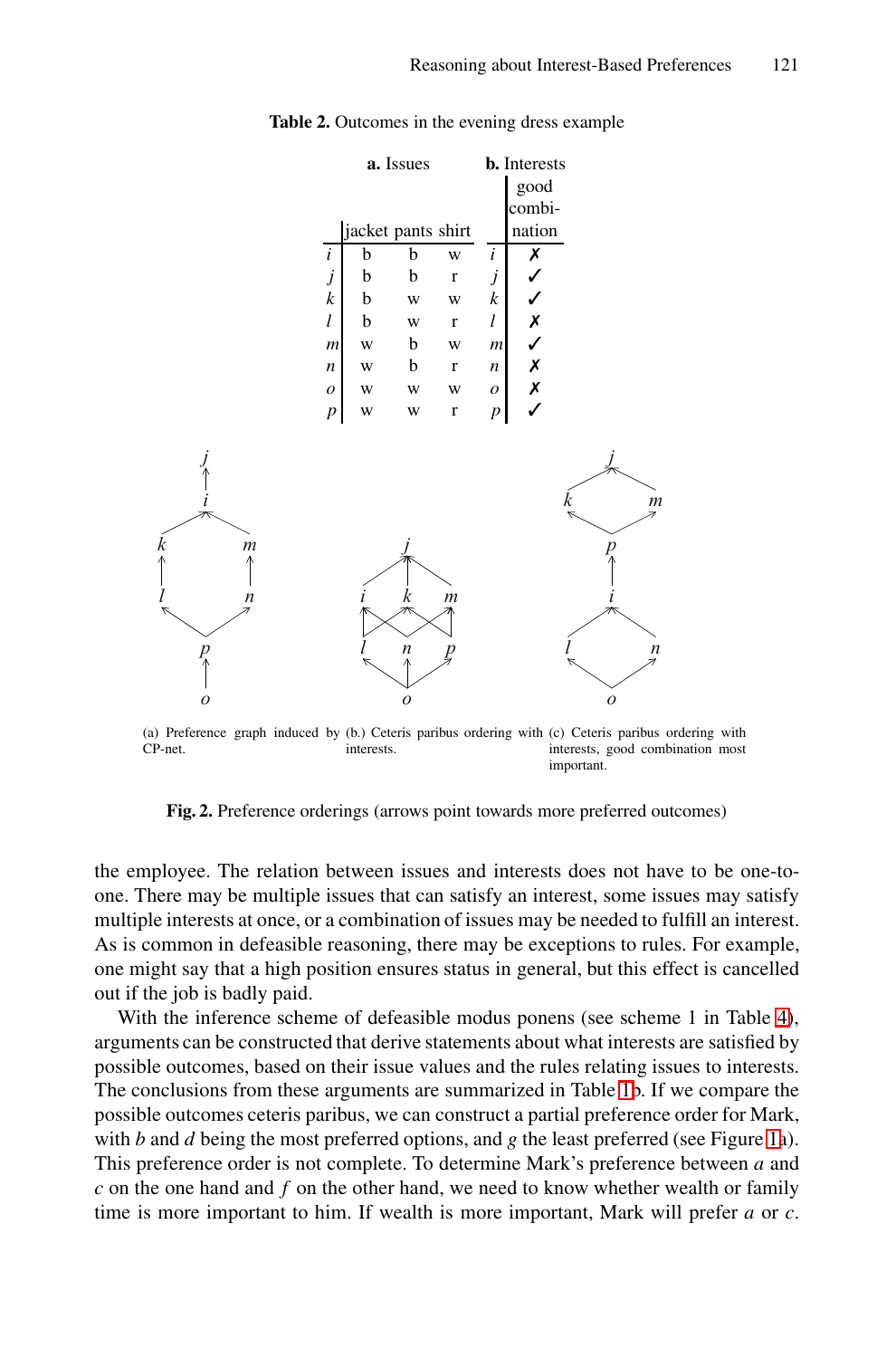If family time is more important, he will prefer *f* . Similarly, to determine a preference between *e* and *h*, we need to know whether status or family time is more important.

The company Jones has two major interests: it needs a manager and it has to cut back on expenses. These interests relate directly (one-to-one) to high position and low salary. The ceteris paribus preference ordering for Jones is displayed in Figure 1b.

*The Added Value of Interests.* It may seem that using interests next to issues just introduces an extra layer in reasoning. From the issues and the relations between issues and interests, we derive the interests that are met by outcomes, and from that we derive preferences. Would it not be easier to derive the preferences directly from the issues? We could just state that Jones has the interests of high position and low salary, optionally with an ordering between them, and we would be able to derive Jones' preferences from that. This is because in this case there is a one-to-one relation between interests and issues: every interest is met by exactly one issue, and every (relevant) issue meets exactly one interest.

There are good reasons, however, why this approach is not always a good solution. Consider for example Mark's preferences. A high salary satisfies both wealth and status, and status can be satisfied by either a high salary or a high position. Because of this, the (partial) preference ordering we determined for Mark cannot be defined as a ceteris paribus ordering if the issues are taken as criteria. This is because high position as criterion is dependent on high salary: if the salary is not high, then high position is a [dist](#page-15-7)inguishing criterion, but if the salary is high, high position is not relevant anymore, since the only interest that it serves, status, is already satisfied by high salary. So with a fixed set of issues as criteria, ceteris paribus or lexicographic models cannot represent every preference order. In many cases, this can be solved intuitively by taking underlying interests into account.

There are other approaches to deal with this matter. Instead of assuming independence of the criteria, one can also model conditional preferences, where criteria may be dependent on other criteria. A well-known approach to represent conditional preferences is CP-nets [16], which is short for conditional ceteris paribus preference networks. A CP-net is a graph where the nodes are variables (comparable to our notion of issues). Every node is annotated with a conditional preference table, which lists a user's preferences over the possible values of that variable. If such preferences are conditional (dependent on oth[er v](#page-6-0)ariables), each condition has a separate entry in the table, and the variables that influ[enc](#page-6-1)e the preference are parent nodes of this variable in the graph. In [16], an example of conditional preference is given regarding an evening dress. A man unconditionally prefers black to white as a colour for both the jacket and the pants. His preference between a white and a red shirt is conditioned on the combination of jacket and pants. If they have the same colour, he prefers a red shirt (for a white shirt will make his outfit too colourless). If they are of different colours, he prefers a white shirt (because a red shirt will make his outfit too flashy). The complete assignments (outcomes in our terminology) are listed in Table 2a. The preference graph induced by the CP-net for this example is displayed in Figure 2a.

We propose to replace the variables the preferences over which are conditional with underlying interests – the reason for the dependency. In the evening dress example, the underlying interest is that the colours of jacket, pants and shirt make a good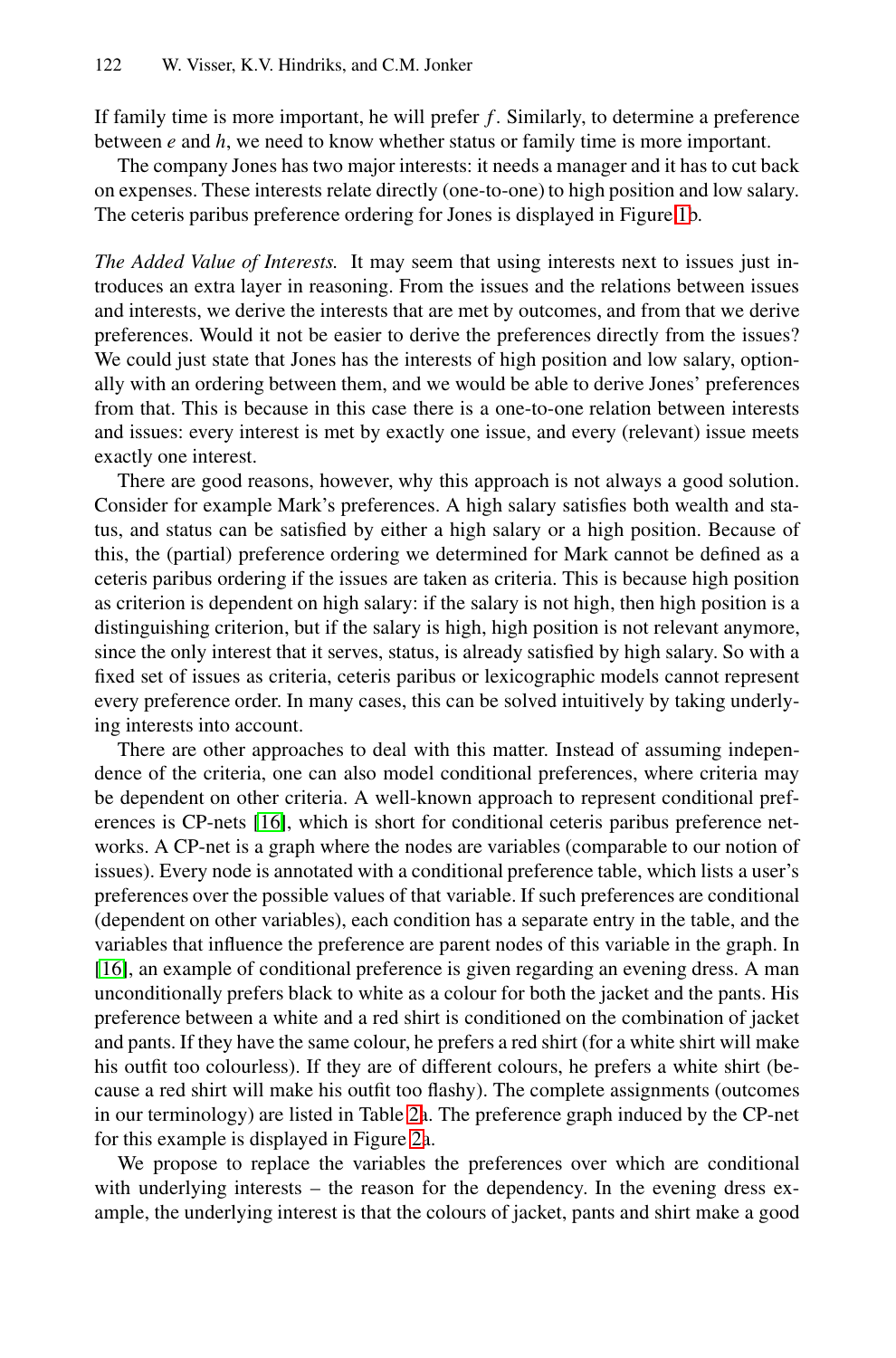**Table 3.** The knowledge base for the example

*highsal*(*c*)  $I_M$ (*wealth*) *highsal*(*x*)  $\Rightarrow$  *wealth*(*x*)  $\neg$ *highpos*(*c*) *I<sub>M</sub>*(*status*) *highsal*(*x*)  $\Rightarrow$  *status*(*x*) *full-time*(*c*) *I<sub>M</sub>*(*family*) *highpos*(*x*)  $\Rightarrow$  *status*(*x*)  $full-time(c)$  *I<sub>M</sub>*(*family*)  $\neg$ *highsal*(*f*)  $\neg$ *full-time*(*x*)  $\Rightarrow$  *family*(*x*)  $highpos(f)$  *I<sub>J</sub>*(*manager*)  $highpos(x) \Rightarrow manager(x)$  $\neg full-time(f) I_J(cutback) \rightarrow highsal(x) \Rightarrow cutback(x)$ 

<span id="page-8-0"></span>combination, which in this case is defined by b[eing](#page-15-7) neither too colourless nor too flashy. The satisfaction of this interest by the different outcomes is listed in Table 2b. The variables jacket and pants are unconditional, so they [ca](#page-6-1)n remain as criteria. If we take jacket, pants, and good combination as criteria, we can construct the preference graph in Figure 2b, using the ceteris paribus principle. The difference with the preferences induced by the CP-net is that in the CP-net case, outcome *i* is more preferre[d t](#page-6-1)han *k* and *m*, and *p* is less preferred than *l* and *n*, while in the interest-based case they are incomparable. This is due to the fact that in CP-nets, conditional preferences are implicitly considered less important than the preferences on the variables they depend on ([16], p. 145). In fact, if we would specify that both jacket and pants are more important than a good combination, our preference ordering would be the same as in Figure 2a. But the interest approach is more flexible; it is possible to specify any (partial) importance ordering on interests. For example, we could also state that a good combination is more important than either the jacket or the pants, which results in the [pref](#page-15-2)erence ordering in Figure 2c. In our opinion, there is no a priori reason to attach more importance to unconditional variables as is done in the CP-net approach.

### **6 Argumentation Framework**

In this section, we present an argumentation framework (AF) for reasoning about qualitative, interest-based preferences. An abstract AF in the sense of Dung [11] is a pair  $\langle A, \rightarrow \rangle$  where A is a set of arguments and  $\rightarrow$  is a defeat relation (informally, a counterargument relation) among those arguments. To define which arguments are justified, we use Dung's [11] preferred semantics.

**Definition 2. (Preferred Semantics)** . A *preferred extension* of an AF  $\langle A, \rightarrow \rangle$  is a maximal (w.r.t. ⊆) set *S* ⊆ *A* such that:  $\forall A, B \in S : A \nrightarrow B$  and  $\forall A \in S : \text{if } B \rightarrow A$  then  $\exists C \in S$  $S: C \rightarrow B$ . An argument is credulously (sceptically) *justified* w.r.t. preferred semantics if it is in some (all) preferred extension(s).

Informally, a preferred extension is a coherent point of view that can be defended against all its attackers. In case of contradictory information, there will be multiple preferred extensions, each advocating one point of view. The contradictory conclusions will be credulously, but not sceptically justified.

We instantiate an abstract AF by specifying the structure of arguments and the defeat relation.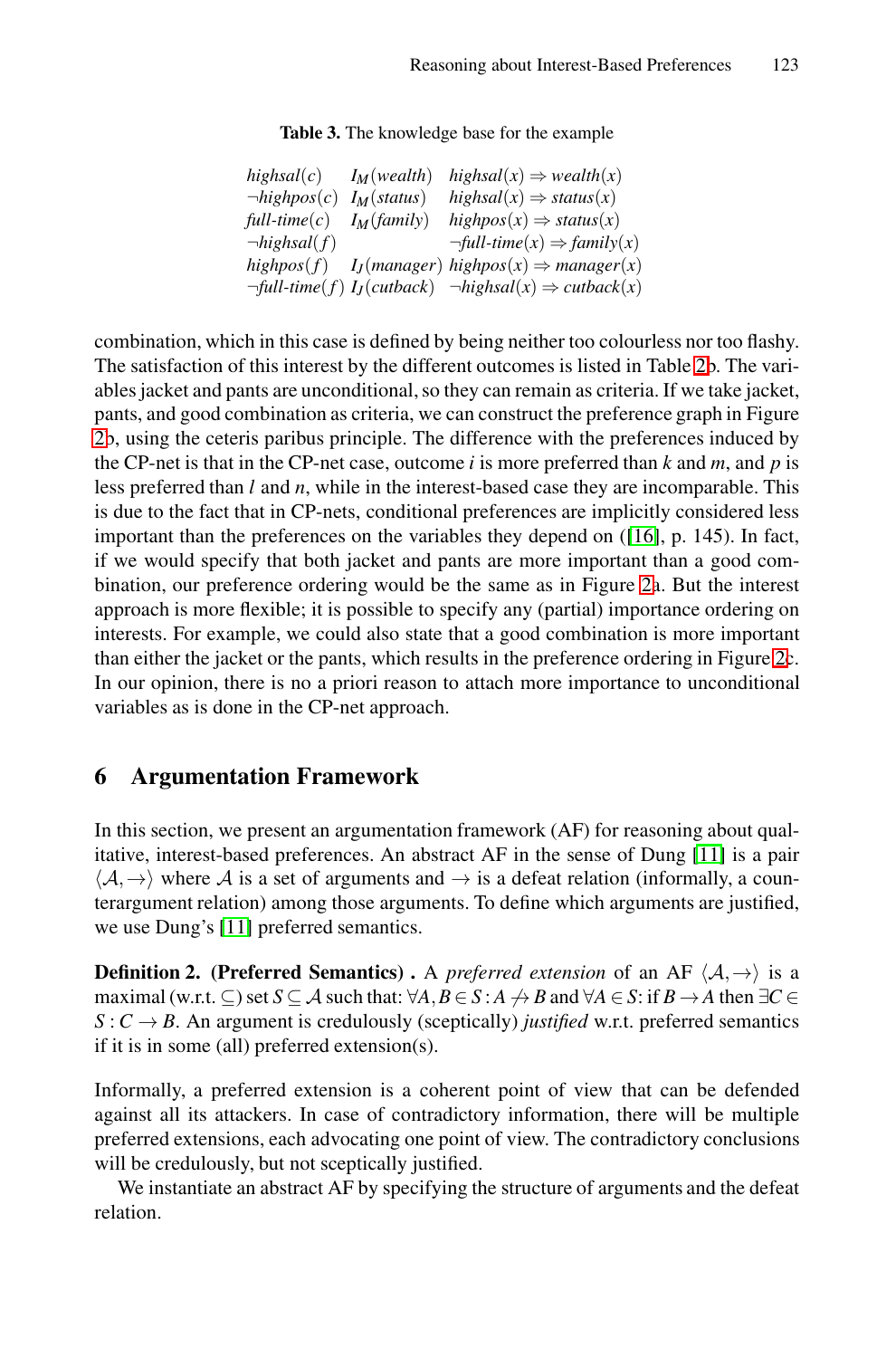<span id="page-9-0"></span>**Table 4.** Inference schemes

$$
\frac{L_1, \ldots, L_k \sim L_l, \ldots \sim L_m \Rightarrow L_n \quad L_1 \quad \ldots \quad L_k \quad \sim L_l \quad \ldots \quad \sim L_m}{L_n}
$$
\n
$$
2 \frac{L}{\sim L} \quad \text{asm}(\sim L)
$$
\n
$$
3 \quad \overline{asm(\sim L)} \text{ is inapplicable}} \quad \text{asm}(\sim L) \text{uc}
$$
\n
$$
4 \quad \overline{sat(a, [P]_{\alpha}, 0)} \quad \text{count}(a, [P]_{\alpha}, \varnothing)
$$
\n
$$
\frac{P_1(a) \quad \ldots \quad P_n(a) \quad P_1 \approx \alpha \ldots \approx \alpha \, P_n \quad I_{\alpha}(P_1) \quad \ldots \quad I_{\alpha}(P_n)}{\text{sat}(a, [P_1]_{\alpha}, n)}
$$
\n
$$
\frac{P_1(a) \quad \ldots \quad P_n(a) \quad P_1 \approx \alpha \ldots \approx \alpha \, P_n \quad I_{\alpha}(P_1) \quad \ldots \quad I_{\alpha}(P_n)}{\text{count}(a, [P_1]_{\alpha}, S \cup \{P_1\}, \ldots, P_n\}) \text{ is inapplicable}} \quad \text{count}(a, [P_1]_{\alpha}, S) \text{uc}
$$
\n
$$
3 \quad \overline{sat(a, [P]_{\alpha}, n) \quad sat(b, [P']_{\alpha}, m) \quad P \approx \alpha \, P' \quad n > m}{\text{prefix}(a, b, [P]_{\alpha})}
$$
\n
$$
8 \quad \overline{sat(a, [Q]_{\alpha}, n) \quad sat(b, [Q']_{\alpha}, m) \quad Q \approx \alpha \, Q' \succ \alpha \, P \quad n < m}{\text{prefix}(a, b, [P]_{\alpha}) \text{uc}}
$$
\n
$$
9 \quad \overline{sat(a, [Q]_{\alpha}, n) \quad sat(b, [P']_{\alpha}, m) \quad P \approx \alpha \, P' \quad n = m}{\text{degree}(m f(a, b, [P]_{\alpha})}
$$
\n
$$
10 \quad \overline{sat(a, [Q]_{\alpha}, n) \quad sat(b, [Q']_{\alpha}, m) \quad Q \approx \alpha \, Q' \quad n \neq m}{\text{degree}(m f(a, b, [P]_{\alpha}) \text{uc}}
$$

*Arguments.* Arguments are built from formulas of a logical language, that are chained together using inference steps. Every inference step consists of premises and a conclusion. Inferences can be chained by using the conclusion of one inference step as a premise in the following step. Thus a tree of chained inferences is created, which we use as the formal definition of an argument (cf. e.g. [17]).

**Definition 3. (Argument).** An *argument* is a tree, where the nodes are inferences, and an inference can be connected to a parent node if its conclusion is a premise of that node. Leaf nodes only have a conclusion (a formula from the knowledge base), and no premises. A subtree of an argument is also called a *subargument*. inf returns the last inference of an argument (the root node), and conc returns the conclusion of an argument, which is the same as the conclusion of the last inference.

**Definition 4. (Language).** Let  $P$  be a set of predicate names with typical elements *P*, *Q*;  $O$  a set of outcome names with typical elements *a*, *b*;  $\alpha$  an audience; and *n* a nonnegative integer. The *input language*  $\mathcal{L}_{KB}$  and full *language*  $\mathcal{L}$  are defined as follows.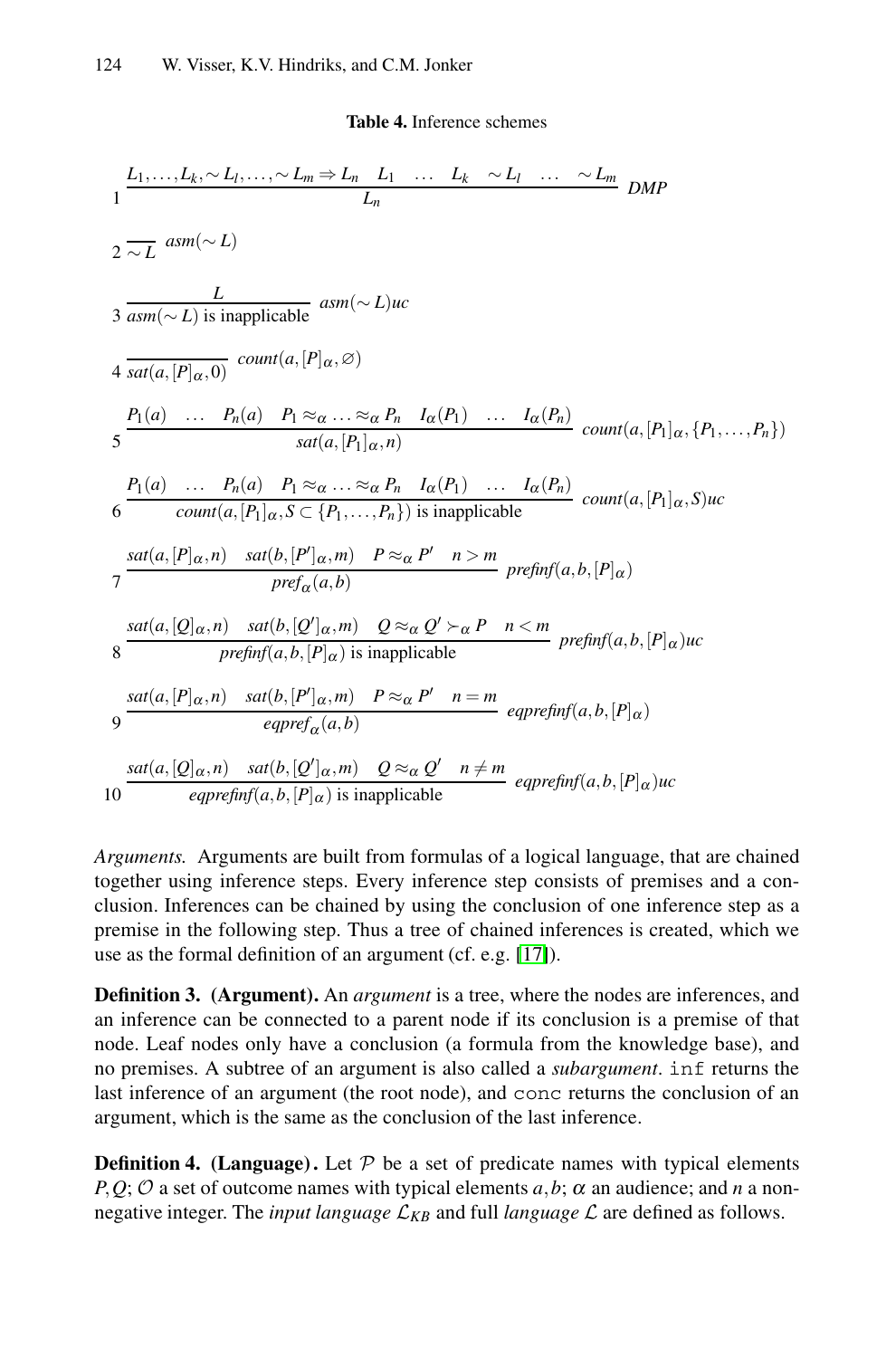| A highsal $(c)$                                       | $highsal(x) \Rightarrow wealth(x)$                                      |               |                         |                                    |           |
|-------------------------------------------------------|-------------------------------------------------------------------------|---------------|-------------------------|------------------------------------|-----------|
|                                                       | wealth(c)                                                               | $I_M(wealth)$ |                         |                                    |           |
| $sat(c,[weak]_M,1)$                                   |                                                                         |               | $sat(f,[wealth]_M, 0)$  | wealth $\approx_M$ wealth $1 > 0$  |           |
| $B \neg full-time(f)$                                 | $\neg full-time(x) \Rightarrow family(x)$                               |               | $pref_M(c,f)$           |                                    | $\alpha$  |
|                                                       | family(f)                                                               | $I_M(family)$ |                         |                                    |           |
| $sat(f, [family]_M, 1)$                               |                                                                         |               | $sat(c, [family]_M, 0)$ | family $\approx_M$ family $1 > 0$  |           |
| C highsal $(c)$<br>$highsal(x) \Rightarrow wealth(x)$ |                                                                         |               | $pref_M(f,c)$           |                                    |           |
|                                                       | wealth(c)                                                               |               |                         |                                    |           |
|                                                       | $sat(c,[weak]_M,1)$                                                     |               | $sat(f,[wealth]_M, 0)$  | wealth $\succ_M$ family $1 \neq 0$ |           |
| $D$ –full-time(f)                                     | $\neg full-time(x) \Rightarrow family(x)$<br>family(f)<br>$I_M(family)$ |               | $\beta$ is inapplicable |                                    |           |
|                                                       |                                                                         |               |                         |                                    |           |
| $sat(f,[family]_M, 1)$                                |                                                                         |               | $sat(c, [family]_M, 0)$ | family $\succ_M$ wealth            | $1\neq 0$ |
|                                                       | $\alpha$ <i>isinapplicable</i>                                          |               |                         |                                    |           |
|                                                       |                                                                         |               |                         |                                    |           |

<span id="page-10-0"></span>**Table 5.** Example arguments

```
\varphi \in \mathcal{L}_{KB} ::= L \, | \, I_\alpha(P) \, | \, P \succ_\alpha Q \, | \, P \approx_\alpha Q \, |L1,...,Lk,∼ Ll,...,∼ Lm ⇒ Ln
```
where  $L_i = P(a)$  or  $\neg P(a)$ .

 $\psi \in \mathcal{L} ::= \varphi \in \mathcal{L}_{KB} \mid \sim L \mid sat(a, [P]_{\alpha}, n) \mid$  $\mathit{pref}_\alpha(a,b) \mid \mathit{eqpref}_\alpha(a,b)$ 

We make a distinction between an input and full language. A knowledge base, which is the input for an argumentation framework, is specified in the input language. The input [la](#page-9-0)nguage allows us to express facts about the criteria that outcomes (do not) satisfy, statements about interests of an audience and their importance ordering, and defeasible rules. The knowledge base for the job contract example (the facts restricted to outcomes *c* and *f*) is displayed in Table 3. Other formulas of the language that are not part of the input language, e.g. expressing a preference between two outcomes, can be derived from a knowledge base using inference steps that build up an argument (such formulas are not allowed in a knowledge base because they might contradict derived statements).

*Inferences.* [Ta](#page-15-9)ble 4 shows the inference schemes that are used. The first inference scheme is called defeasible modus ponens. It allows to infer conclusions from defeasible rules. The next two inference rules define the meaning of the weak negation ∼. According to inference rule 2, a formula  $\sim \varphi$  can always be inferred, but such an argument will be defeated by an undercutter built with inference rule 3 if  $\varphi$  is the case. Inference schemes 4 and 5 are used to count the number of interests of equal importance (according to audience  $\alpha$ ) as some interest  $P_1$  that outcome *a* satisfies. This type of inference is inspired by accrual [18], which combines multiple arguments with the same conclusion into one accrued argument for the same conclusion. Although our application is different, we use a similar mechanism. Inference scheme 4 can be used when an outcome satisfies no interests. It is possible to construct an argument that does not count all interests that are satisfied, a so-called non-maximal count. But we want all interests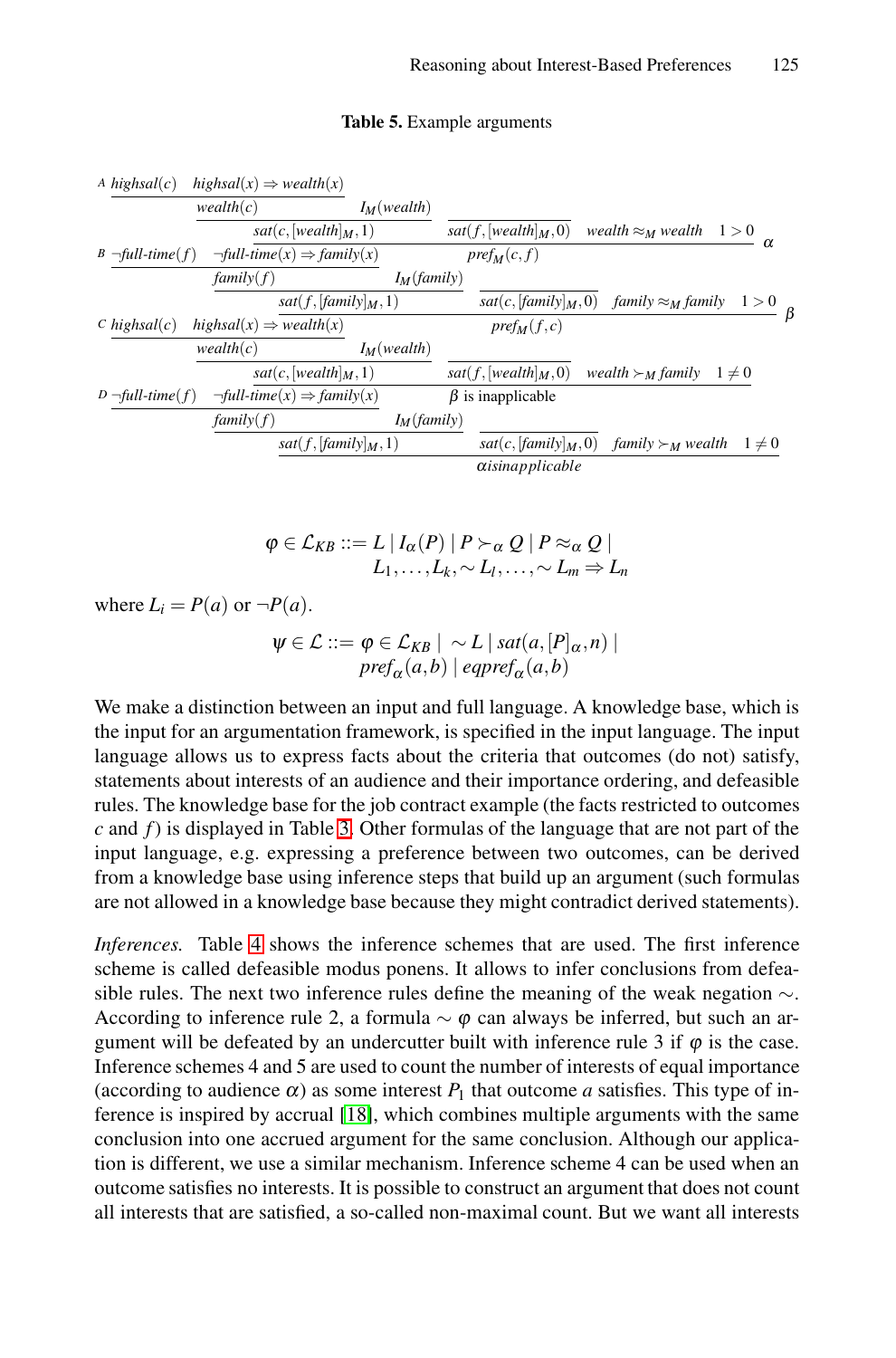to be counted, otherwise we would conclude incorrect preferences. To ensure that only maximal counts are used, we provide an inference scheme to construct arguments that undercut non-maximal counts (inference scheme 6). An argument of this type says that any count which is not maximal is not applicable. Inference scheme 7 says that an outcome *a* is preferred over an outcome *b* if the number of interests of a certain importance level that *a* satisfies is higher than the number of interests on that same level that *b* satisfies. Inference scheme 8 undercuts scheme 7 if there is a more important level than that of *P* on which *a* and *b* do not satisfy the same number of interests. Finally, inference schemes 9 and 10 do the same as 7 and 8, but for equal preference.

*Defeat.* The most common type of defeat is rebuttal. An argument rebuts another argument if its conclusion contradicts conclusion of the other argument. Conclusions contradict each other if one is the negation of the other, or if they are preference or importance statements that are incompatible (e.g.  $pref_{\alpha}(a,b)$  and  $pref_{\alpha}(b,a)$ , or  $pref_{\alpha}(a,b)$ and *eqpref<sub>a</sub>*( $a$ , $b$ )). Defeat by rebuttal is mutual. Another type of defeat is undercut. An undercutter is an argument for the inapplicability of an inference used in another argument. Undercut works only one way. Defeat is defined recursively, which means that rebu[tta](#page-10-0)l can attack an argument on all its premises and (intermediate) conclusions, and undercut can attack it on all its inferences.

<span id="page-11-0"></span>**Definition 5.** (Defeat) An argument *A defeats* an argument *B*  $(A \rightarrow B)$  if conc $(A)$  and conc $(B)$  are contradictory (*rebuttal*), or conc $(A) = \text{inf}(B)$  is inapplicable' (*undercut*), or *A* defeats a subargument of *B*.

Let us return to the example. With the information from the knowledge base, the arguments *A* and *B* in Table 5 can be formed. *A* advocates a preference for *c*, based on the interest wealth. *B* advocates a preference for *f* , based on the interest family. Without an ordering on these interests, no decision between these arguments can be made. But if *wealth*  $\succ_M$  *family* is known, argument *C* can be made, which undercuts *B*. Similarly, with  $family \rightarrow_M wealth$ , argument *D* can be made, which undercuts *A*.

*Validity.* If some conditions in the input knowledge base (KB) hold, it can be shown that the proposed argumentation framework models ceteris paribus and lexicographic preference. In the following, we consider a single audience and leave out the subscript  $\alpha$ .

**Condition 1.** Let C be a set of interests to be used as criteria, with importance order  $\succeq$ . (1) For all *P*, ' $I(P)$ ' is in KB iff  $P \in \mathcal{C}$ .

(2) For all  $P \in \mathcal{C}$ , *a*, ' $P(a)$ ' is a conclusion of a sceptically justified argument iff *a* satisfies *P*.

(3) The relative importance among interests is

(a) a total preorder,

(b) the identity relation,

and for all *P*,  $Q \in \mathcal{C}$ , ' $P \succ Q$ ' is in KB iff  $P \succ Q$ , and ' $P \approx Q$ ' is in KB iff  $P \approx Q$ .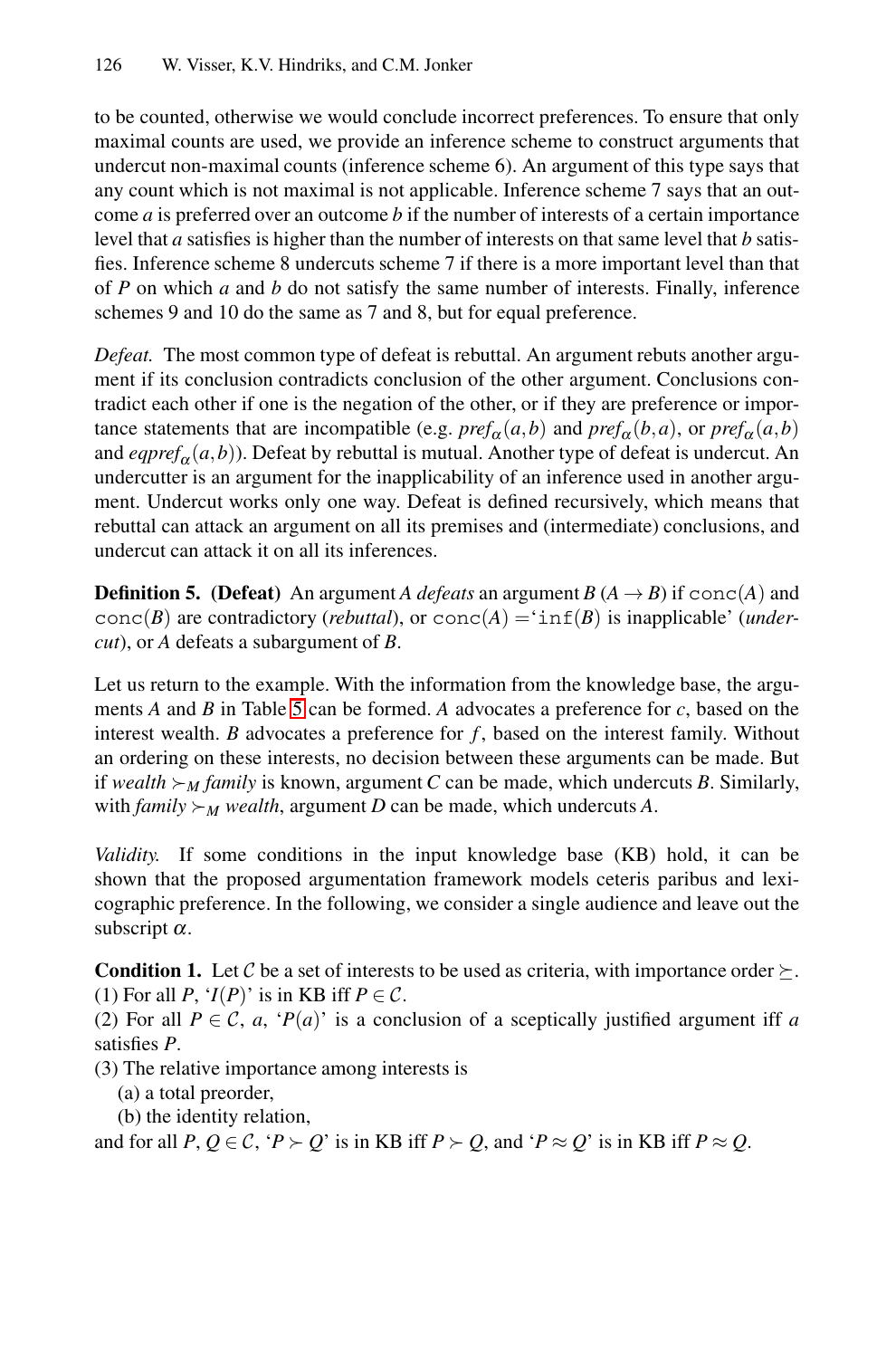**Theorem 1.** (i) If conditions 1.1, 1.2 and 1.3a hold, then  $pref(a,b)$  (resp. *eqpref* $(a,b)$ ) is a sceptically justified conclusion of the argumentation framework iff *a* is strictly (resp. equally) preferred over *b* according to the lexicographic preference ordering. (ii) If conditions 1.1, 1.2 and 1.3b hold, then  $pref(a,b)$  (resp. eqpref( $a,b$ )) is a sceptically justified conclusion of the argumentation framework iff *a* is strictly (resp. equally) preferred over *b* according to the ceteris paribus preference ordering.

*Proof.* We prove the theorem for strict preference. The same line of argument can be followed for equal preference.

(i)  $\Leftarrow$ : Suppose *a* is strictly lexicographically preferred over *b*. This means that there is an importance level on which *a* satisfies more interests (say,  $P_1, \ldots, P_n$ ) than *b* (say,  $P'_1, \ldots, P'_m, n > m$ , and on all more important levels, *a* and *b* satisfy an equal number of interests. In this case, we can construct the following arguments, where the first two arguments are subarguments of the third (note that these arguments can also be built if *m* is equal to 0, by using the empty set count).

$$
\frac{P_1(a) \dots P_n(a) \quad I(P_1) \dots I(P_n) \quad P_1 \approx \dots \approx P_n}{\text{sat}(a,[P_1],n)}
$$

$$
\frac{P'_1(b) \quad \dots \quad P'_m(b) \quad I(P'_1) \quad \dots \quad I(P'_m) \quad P'_1 \approx \dots \approx P'_m}{sat(b,[P'_1],m)}
$$

$$
\frac{sat(a,[P_1],n) \quad sat(b,[P'_1],m) \quad P_1 \approx P'_1 \quad n>m}{pref(a,b)}
$$

We will now try to defeat this argument. Premises of the type  $P(a)$  are justified by condition 1.2. Premises of the type  $I(P)$  and  $P_1 \approx P_2$  cannot be defeated (conditions 1.1 and 1.3a). There are three inferences we can try to undercut (the last inference of the argument and the last inferences of two subarguments). For the first count, this can only be done if there is another  $P_j$  such that  $I(P_j)$  and  $P_j \approx P$  and  $P_j \notin \{P_1, \ldots, P_n\}$  and  $P_i(a)$  is the case. However,  $P_1 \dots P_n$  encompass all interests that *a* satisfies on this level, so count undercut is not possible. The same argument holds for the other count. At this point it is useful to note that these two counts are the only ones that are undefeated. Any lesser count will be undercut by the count undercutter that takes all of  $P_1 \ldots P_n$  (resp.  $P_1' \ldots P_m'$  into account. Such an undercutter has no defeaters, so any non-maximal count is not justified. The undercutter of  $\text{prefix}(a, b, [P_1])$  is based on two counts. We have seen that any non-maximal count will be undercut. If the maximal counts are used, we have  $n = m$  for undercutter arguments that use  $Q \succ P$ , since we have that on all more important levels than  $[P_1]$ , *a* and *b* satisfy an equal number of interests. So the undercutter inference rule cannot be applied since  $n \neq m$  is not true. For that reason, a rebutting argument with conclusion  $pref(b,a)$  will not be justified. This means that for every possible type of defeat, either the defeat is inapplicable or the defeater is itself defeated by undefeated arguments. This means that the argument is sceptically justified. ⇒: Suppose that *a* is not strictly lexicographically preferred over *b*. This means that for all importance levels [*P*], either *a* does not satisfy more interests than *b* on that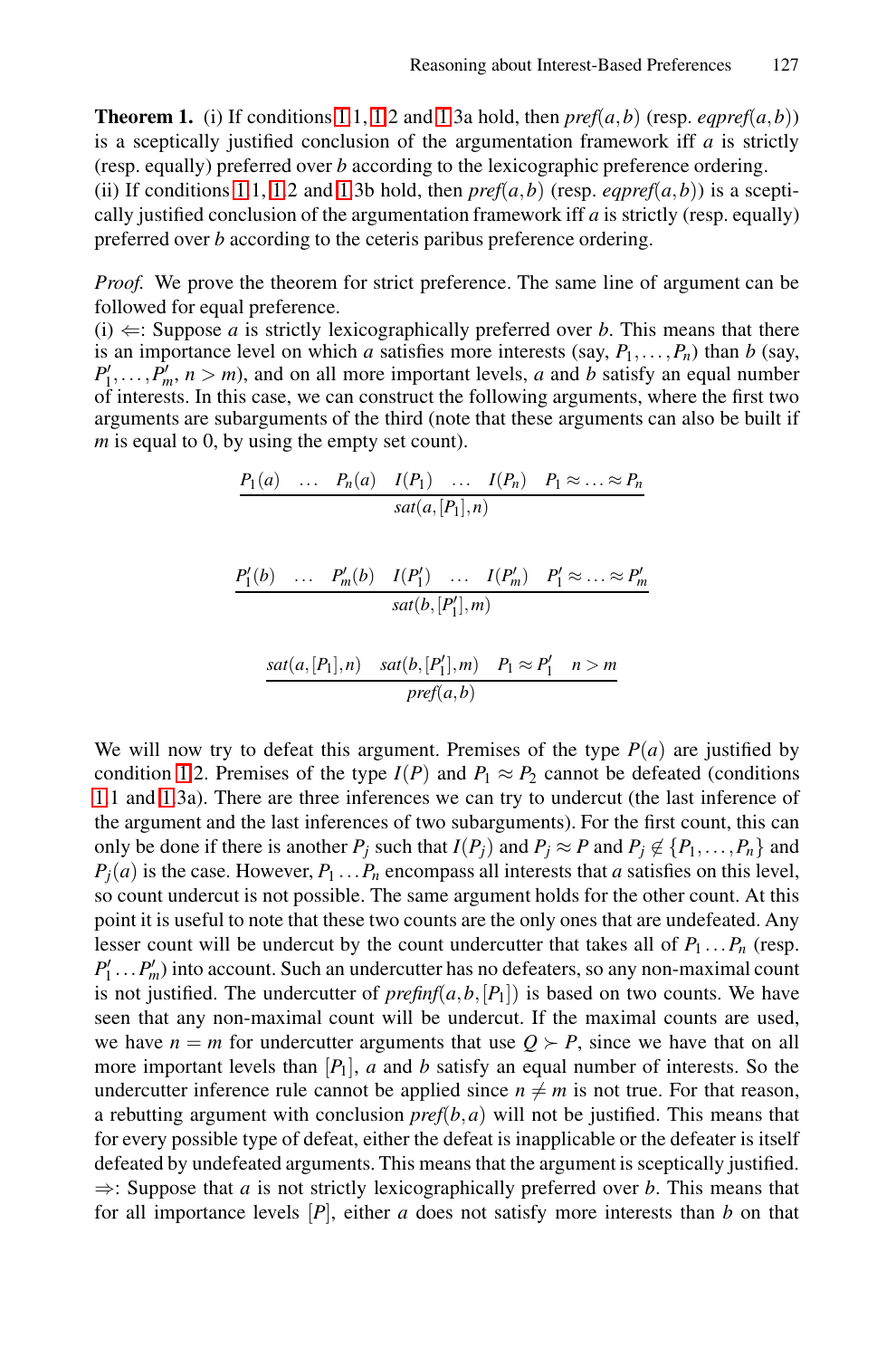level, or there exists a more important level where *b* satisfies more interests than *a*. This means that any argument with conclusion  $pref(a,b)$  (which has to be of the form above) is either undercut by  $count(b, [P], S)$ *uc* because it uses a non-maximal count, or by *prefinf*( $a$ , $b$ , $[P]$ ) $uc$  because there is a more important level where a preference for *b* over *a* can be derived. This means that any such argument will not be sceptically justified.

 $(ii) \leftarrow$ : Suppose *a* i[s s](#page-11-0)trictly ceteris paribus preferred over *b*. This means that there is (at least) one interest, let us say *P*, that *a* satisfies and *b* does not, and there are no interests that *b* satisfies and *a* does not. In this case, we can construct the following argument.

$$
\frac{P(a) I(P)}{sat(a,[P],1)} \frac{sat(b,[P],0)}{sat(b,[P],0)} P \approx P \quad 1>0
$$
  
pref(a,b)

Premise  $P(a)$  is justified by condition 1.2. Premise  $I(P)$  cannot be defeated (condition 1.1). Note that, since there is no importance ordering specified, counts can only include 0 or 1 interest(s). So the first count cannot be undercut, because there are no other interests that are equally important as *P* (condition 1.3b). The second count cannot be undercut because *b* does not satisfy *P*. Since there are no interests that *b* satisfies but *a* does not, the last inference can only be undercut by an undercutter that uses a nonmaximal count and so will be undercut itself.

<span id="page-13-0"></span>⇒: Suppose *a* is not strictly ceteris paribus preferred over *b*. This means that either there is no interest that *a* satisfies but *b* does not, or there is some interest that *b* satisfies and *a* does not. In the first case, the only arguments that derive a preference for *a* over *b* have to use non-maximal counts and hence are undercut. In the second case, any argument that derives a preference for *a* over *b* is rebut by the following argument,

$$
\frac{Q(b) \quad I(Q)}{sat(b,[Q],1)} \quad \frac{}{sat(a,[Q],0)} \quad Q \approx Q \quad 1>0
$$
  
pref(b,a)

and is not sceptically justified.

### **7 Conclusions**

In this paper we have made a case for exp[lic](#page-14-4)itly modelling underlying interests when reasoning about preferences in the context of practical reasoning. We have presented an argumentation framework for reasoning about qualitative interest-based preferences that models ceteris paribus and lexicographic preference.

In the current framework, we have only considered Boolean issues and interests. While this suffices to illustrate the main points discussed in this paper, multi-valued scales would be more realistic. Such an approach would open the way to modelling different degrees of (dis)satisfaction of an interest. For example, [5] take into account the level of satisfaction of goals on a bipolar scale. In the Boolean case, the lexicographic preference ordering is based on counting the number of interests that are satisfied by outcomes. This is no longer possible if multi-valued scales are used. In that case, we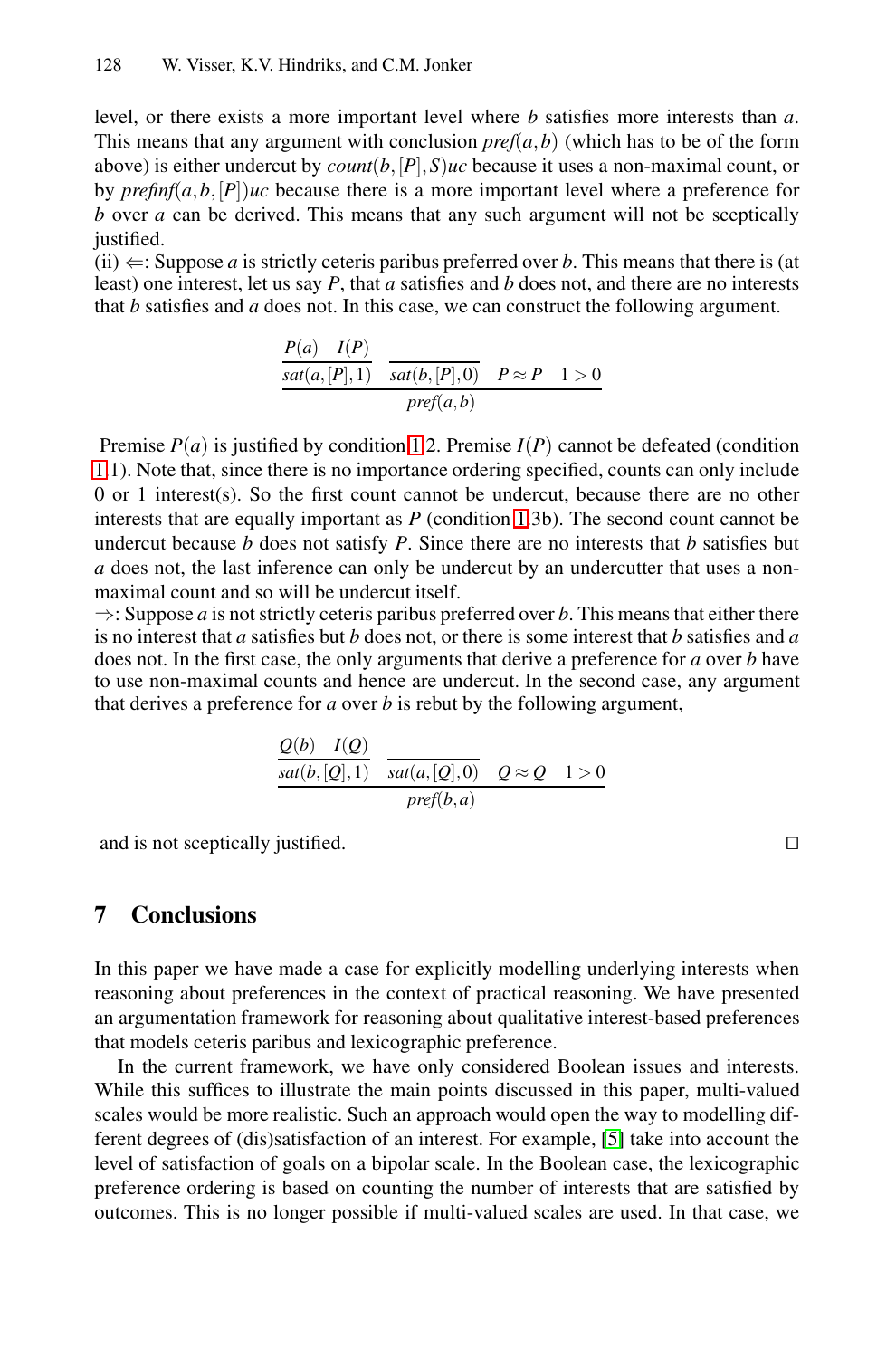could count interests that are satisfied to a certain degree (like e.g. [5]), or compare outcomes in a pairwise fashion and count the number of interests that one outcome satisfies to a higher degree than another (like e.g. [7,13]).

Currently, we suppose that the interests and importance ordering among them are gi[ven](#page-15-9) in a knowledge base. We can make our framework more flexible by allowing such statements to be derived in a way that is similar to the derivation of statements about the satisfaction of interests.

We would also like to look into the interplay between different issues promoting or demoting the same interest. For example, a high salary and a high position both lead to status, but together they may lead to even more status. Or a low salary may promote cutback, but providing a lease car will demote it. Do these effects cancel each other out? The principles that play a role here are related to the questions posed in the context of accrual of arguments [18].

<span id="page-14-0"></span>Since our long-term goal is the development of an automated negotiation support system, we plan to look into negotiation strategies that are based on qualitative, interestbased preferences as described here, as opposed to utility-based approaches currently in use. For the same reason, we plan to implement the argumentation framework for reasoning about interest-based preferences that we have presented here. Another interesting question in this context is how interest-based preferences can be elicited from a human user.

<span id="page-14-4"></span><span id="page-14-2"></span><span id="page-14-1"></span>**Acknowledgements.** We thank Henry Prakken for useful comments on earlier drafts of this paper. This research is supported by the Dutch Technology Foundation STW, applied science division of NWO and the Technology Program of the Ministry of Economic Affairs. It is part of the Pocket Negotiator project with grant number VICI-project 08075.

### <span id="page-14-3"></span>**References**

- 1. Keeney, R.L., Raiffa, H.: Decisions with multiple objectives: preferences and value tradeoffs. Cambridge University Press (1993)
- 2. Brewka, G.: A rank based description language for qualitative preferences. In: 16th European Conference on Artificial Intelligence (ECAI 2004), pp. 303–307 (2004)
- 3. Keeney, R.L.: Value-Focused Thinking: A Path to Creative Decisionmaking. Harvard University Press (1992)
- 4. Rahwan, I., Pasquier, P., Sonenberg, L., Dignum, F.: On the benefits of exploiting underlying goals in argument-based negotiation. In: 22nd Conference on Artificial Intelligence (AAAI 2007), pp. 116–121 (2007)
- 5. Amgoud, L., Bonnefon, J.F., Prade, H.: An Argumentation-Based Approach to Multiple Criteria Decision. In: Godo, L. (ed.) ECSQARU 2005. LNCS (LNAI), vol. 3571, pp. 269–280. Springer, Heidelberg (2005)
- 6. Amgoud, L., Prade, H.: Using arguments for making and explaining decisions. Artificial Intelligence 173(3-4), 413–436 (2009)
- 7. Ouerdane, W., Maudet, N., Tsoukiàs, A.: Argument schemes and critical questions for decision aiding process. In: Besnard, P., Doutre, S., Hunter, A. (eds.) Computational Models of Argument (COMMA 2008). Frontiers in Artificial Intelligence and Applications, pp. 285– 296. IOS Press (2008)